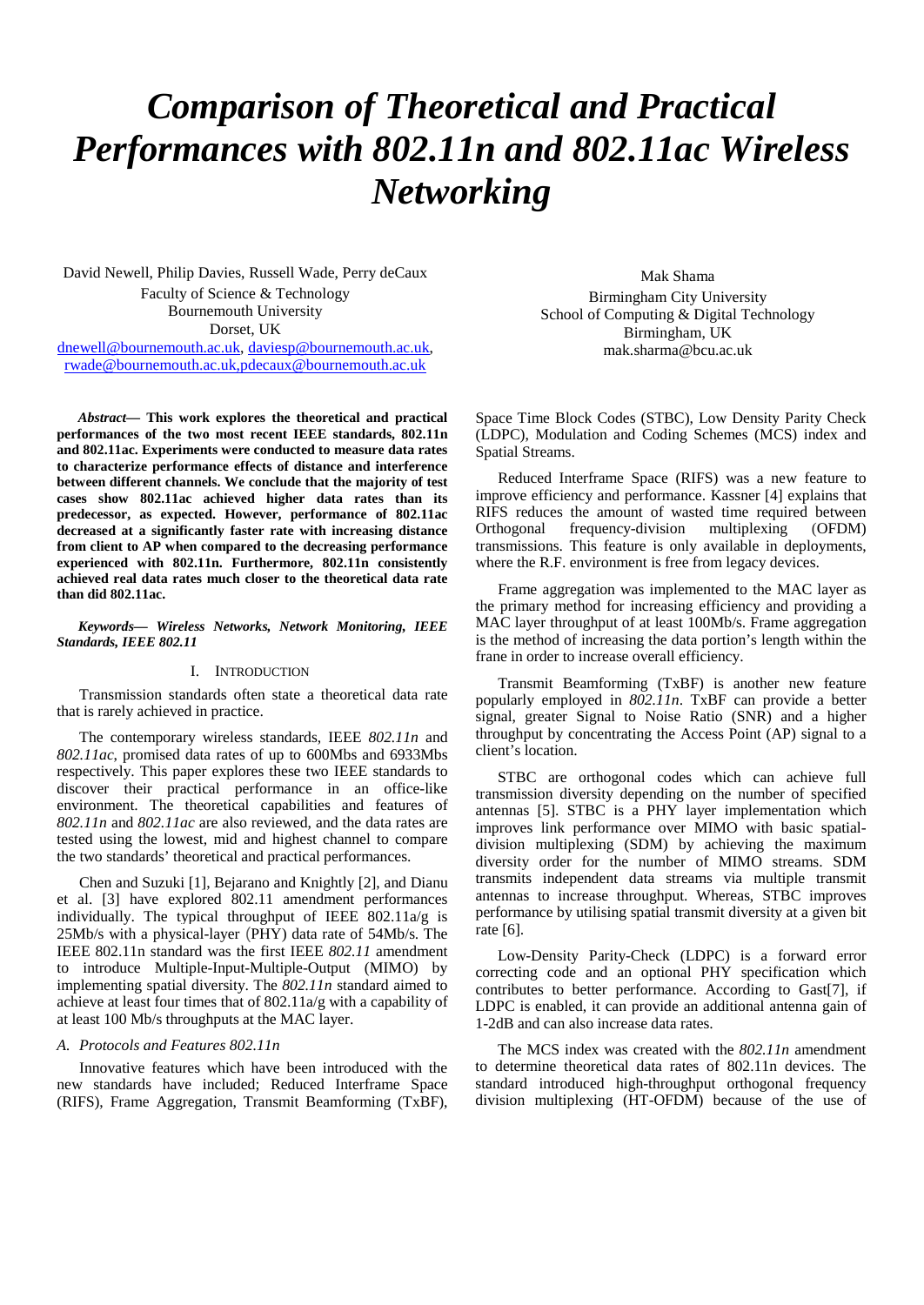additional parameters such as spatial streams, channel size, coding method, modulation technique, and guard interval. Prior to *802.11n*, standards which used OFDM had defined data rates between 6-54Mb/s depending on the type of modulation and coding techniques used [8].

MIMO implementation introduced the term "spatial streams". The amendment is capable of achieving up to 4x4 spatial streams which provides a theoretical throughput of 600Mb/s. As the infrastructure is limited to 2x2 spatial streams at the client side, theoretically, it should be able to achieve throughput of 300Mb/s in relation to its MCS index.

# *B. Modulation Types*

There are two modulation types using 20 MHz and 40 MHz channels. Unlike previous 802.11 amendments, where only an available channel width of 20MHz is attainable, the *.n* amendment introduced a larger channel width of 40MHz. Two 20MHz channels are combined in order to provide the 40MHz channel width, potentially doubling the data rate. Increasing the bandwidth has a relatively low cost and as a result, has become an important feature of the 802.11n standard. Most *802.11n* devices now support 40MHz bandwidth channels, but it is optional due to interoperability of *802.11a/b/g* legacy devices which use 20MHz channels.

Table 1: Capabilities of *802.11n* hardware and *802.11n* IEEE specification (amended from Cisco 2015)

|                                | 802.11 <sub>n</sub>        | 802.11 <sub>n</sub><br><b>IEEE</b> Specification |
|--------------------------------|----------------------------|--------------------------------------------------|
| <b>Frequency Band:</b>         | Dual Band<br>$2.4 & 5$ GHz | Dual Band<br>$2.4 & 5$ GHz                       |
| <b>No. of Spatial Streams:</b> | 3x3                        | 4x4                                              |
| <b>Channel Width:</b>          | $20/40$ MHz                | $20/40$ MHz                                      |
| <b>Max Modulation Scheme:</b>  | 64-OAM                     | 64-OAM                                           |
| <b>Max PHY Rate:</b>           | $450$ Mb/s                 | $600$ Mb/s                                       |
| <b>Max MAC Throughput:</b>     | $293$ Mb/s                 | $390$ Mb/s                                       |
| <b>Beamforming Support:</b>    | Vendor Specific            | Vendor Specific                                  |
| <b>MIMO Support:</b>           | Yes(SU-MIMO)               | Yes (SU-MIMO)                                    |

# *C. Technical Specification of 802.11ac*

The majority of the *802.11ac* amendments propose significant efficiency enhancements to those introduced in 802.11n. An improvement to the MAC layer supports new physical layer features which provide considerably higher throughput and data rates. The increase in frame sizes within the amendment has contributed to increasing data rates and throughput.

Although RIFS reduces the amount of time between frame transmissions in *802.11n*, it is more efficient to aggregate frames instead. RIFS transmits two frames separately resulting in two full headers and Physical Layer Convergence Protocol (PLCP) frames being transmitted. In *802.11ac*, a single Aggregated MAC Protocol Data Unit (A-MPDU) transmits two frames at once, increasing efficiency.

Frame Size and Aggregation Frame size has had several improvements in *802.11ac*. Frame sizes have increased and each frame is now transmitted individually as an A-MPDU,

even if it only contains a single frame. It may seem inefficient to transmit A-MPDU which only has a single frame. However, rather than sending a large number of bytes in a PLCP header which is then transmitted at the lowest possible data rate, 802.11ac moves the length indication to the MPDU which is then transmitted as part of the high data rate payload [7]. Ultimately, the most significant enhancement to frame size is Physical Layer Service Data Unit (PSDU) PLCP payload size which was increased from 0.06 MB to 4.45 MB.

The available spectrum is used by *802.11ac* more efficiently by determining channel bandwidth on a frame-byframe basis. Primary and secondary channels are introduced which help divide airtime between channels so that the same frequency space can be used by multiple networks. Each channel bandwidth, such as 20MHz, 40MHz, 80MHz, and 160MHz has one primary channel which transmits data at its native bandwidth. The evolution of wider channels in *802.11ac* built upon *802.11n* which combines two channels together for transmission.

A single method for beamforming was introduced by *802.11ac*. Null Data Packet (NDP) sounding reduces complexity by preventing the proprietary issues with *802.11n*. Another major change to beamforming is multi-user MIMO (MU-MIMO). MU-MIMO was introduced in the second wave of hardware and is a technique which enables simultaneous transmission to multiple clients.

The data rate of *802.11ac* is improved by a better modulation scheme. Previously, 64-QAM restricted potential data rates. Building on its predecessor, *802.11ac* uses a better modulation type, with data rates four times higher that of 64- QAM.

Table 2: Comparison of Wave 1 and 2 of *802.11ac* hardware and the IEEE *802.11ac* Specification (amended from Cisco 2015)

|                                  | Wave 1          | Wave 2                               | 802.11ac<br><b>IEEE</b> Specification    |
|----------------------------------|-----------------|--------------------------------------|------------------------------------------|
| <b>Frequency Band:</b>           | 5GHz            | 5GHz                                 | 5GHz                                     |
| <b>No. of Spatial Streams:</b>   | 3x3             | 3x4                                  | 8x8                                      |
| <b>Channel Width:</b>            | 20/40/80 MHz    | 20 / 40 / 80 / 80-80<br>/ 160 MHz    | 20 / 40 / 80 / 80-80 / 160<br><b>MHz</b> |
| <b>Max Modulation</b><br>Scheme: | 256-QAM         | 256-QAM                              | 256-QAM / 1024-QAM<br>(Quantenna 2015)   |
| <b>Max PHY Rate:</b>             | $1.3$ Gb/s      | $2.5 - 3.47$<br>Gb/s<br>(Cisco 2015) | $6.9$ Gb/s                               |
| <b>Max MAC</b><br>Throughput:    | 845 Mb/s        | $1.52 - 2.26$ Gb/s<br>(Cisco 2015)   | $4.49$ Gb/s                              |
| <b>Beamforming Support:</b>      | Vendor Specific | <b>Yes</b>                           | Yes                                      |
| <b>SU/MU MIMO</b><br>Support:    | <b>SU-MIMO</b>  | MU-MIMO                              | <b>MU-MIMO</b>                           |
|                                  |                 |                                      |                                          |

#### II. EXPERIMENTAL DESIGN

Dianu et al. [3] have measured *802.11ac* and arrived at a similar expectation of practical performance and an indication of an array of variables to use for the experiment. Chen and Suzuki [1] have carried out experiments using MIMO in *802.11n* over different channels and MCS numbers, similarly. Our experiment extended this work with additional variables that had not previously been considered.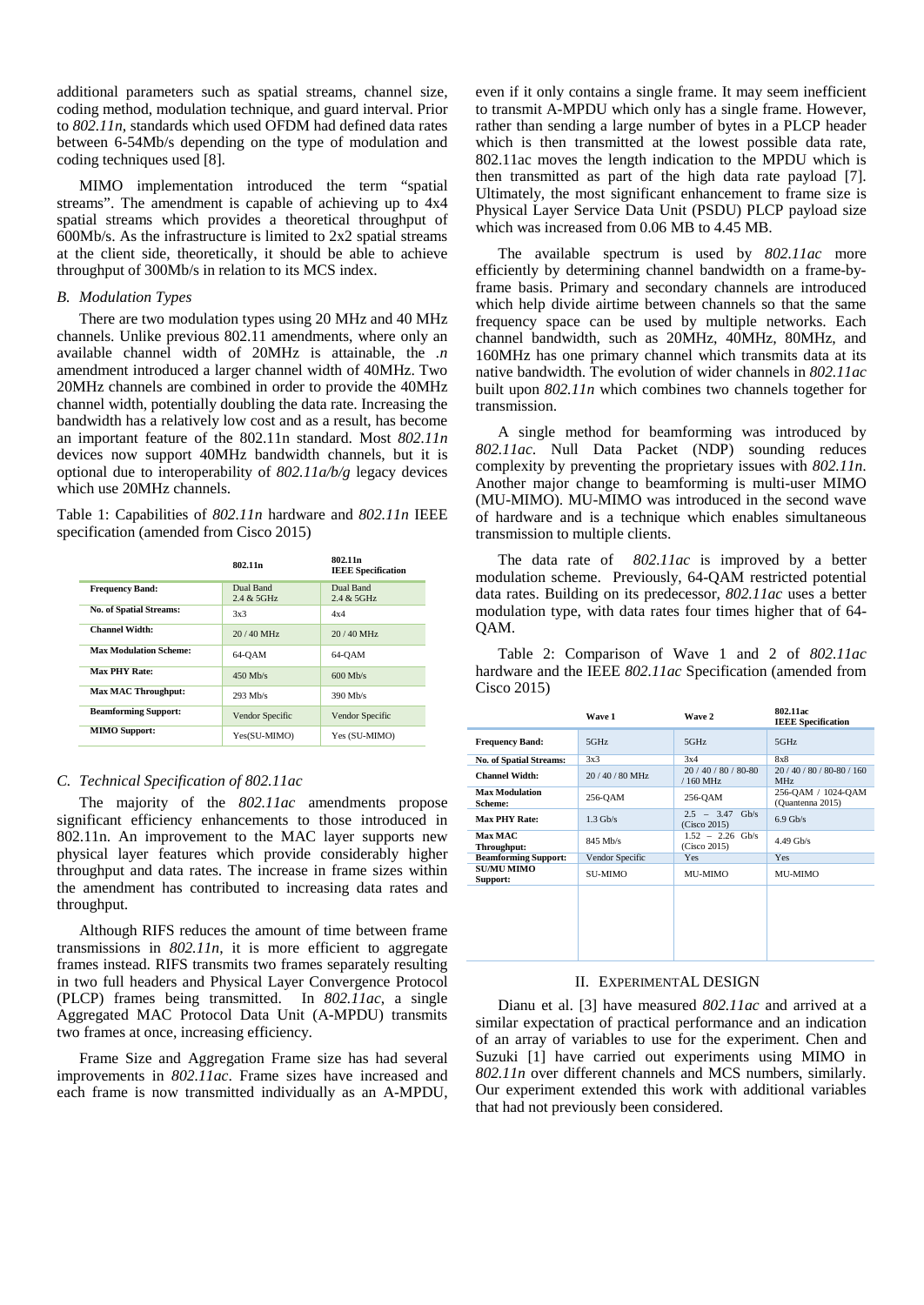

Fig 1: Physical network diagram of the proposed experimental infrastructure.

In summary, the tests record practical data rates of both standards at distances starting at zero metres up to twenty five metres in five metre increments. Tests for the lowest, mid and highest channel number were recorded and then formed into average data rate.

The frequency band used for the experiment was 5GHz. Other variables under consideration are Received Signal Strength Indicator (RSSI), dBm, datagram size, and transport protocol. RSSI will provide an indication of signal strength at the client. Similarly, dBm is power received at the client from the transmitting antennas at the AP. The exact frequency of communication is recorded. Datagram size was recorded in bytes as the size of each datagram being generated as traffic. The transport protocol employs User Datagram protocol (UDP) for which WireShark [9] will be used to inspect network data. Analysis rows such as errors/packet loss, highest, lowest and average data rate will be recorded for evaluation purposes.

WirelessMon will be used to gather and record the data for each test case. The result is a radar representing signal strength from which graphs can be exported that contain data rates. There are several parameters within the graph which can be selected such as RSSI, dBm, received data rate, sent data rate, and total data rate, all of which are of concern. Also present in graphs are fields for channel usage, wireless devices within the environment, number of antennas and transmit power. The WirelessMon software was the primary tool for gathering the data and AdapterWatch [10] will be used in parallel for verification.

## *A. Experimental set up*

Changes, made to infrastructure configuration from the original design, are now described.

It was originally planned to record data rates at distances from five to thirty metres in five metre increments. However, the laboratory used allowed distances of up to fifteen meters only. This resulted in potentially measuring longer distances outside in open space. This is not a true representation of typical office environments. Instead, data rates were recorded up to twenty five metres by moving the client to the adjacent room, which better represents a typical office environment at distances from twenty to twenty five metres. Fig 2 shows the floor plan of the two rooms and the physical infrastructure.



Fig 2: Floor plan of the laboratory infrastructure

#### III. FINDINGS

Three hundred and twenty results sets of the two standards practical performance were measured. Space only permits a summary of the results to be described.

#### *A. Average 802.11n Data Rate Over Each Channel*

Distances from twenty to twenty five metres where data rates were measured through a wall, data rate performance significantly drops over the mid and low channels. However, on the highest channel (136) data rates increased through the wall showing better performance at distances and through obstacles than its lower channels. Interestingly, the highest average data rate recorded (164Mb/s) was at ten meters on channel 36 which had the highest number of APs (21) operating over the same channel, representing the highest potential interference.



Fig 1: *802.11n* average data rate over the lowest (Ch 36), mid (Ch 64), and highest (Ch 136) channels

#### *B. Highest 802.11n Data Rate Over Each Channel*

The average data rates recorded over the lowest, mid and highest channel in *802.11ac* can be seen in Fig 4. The highest average data rate recorded was 282Mb/s over the highest. Dissimilar from *802.11n* average data rate, the mid channel over *802.11ac* which had interference performed better at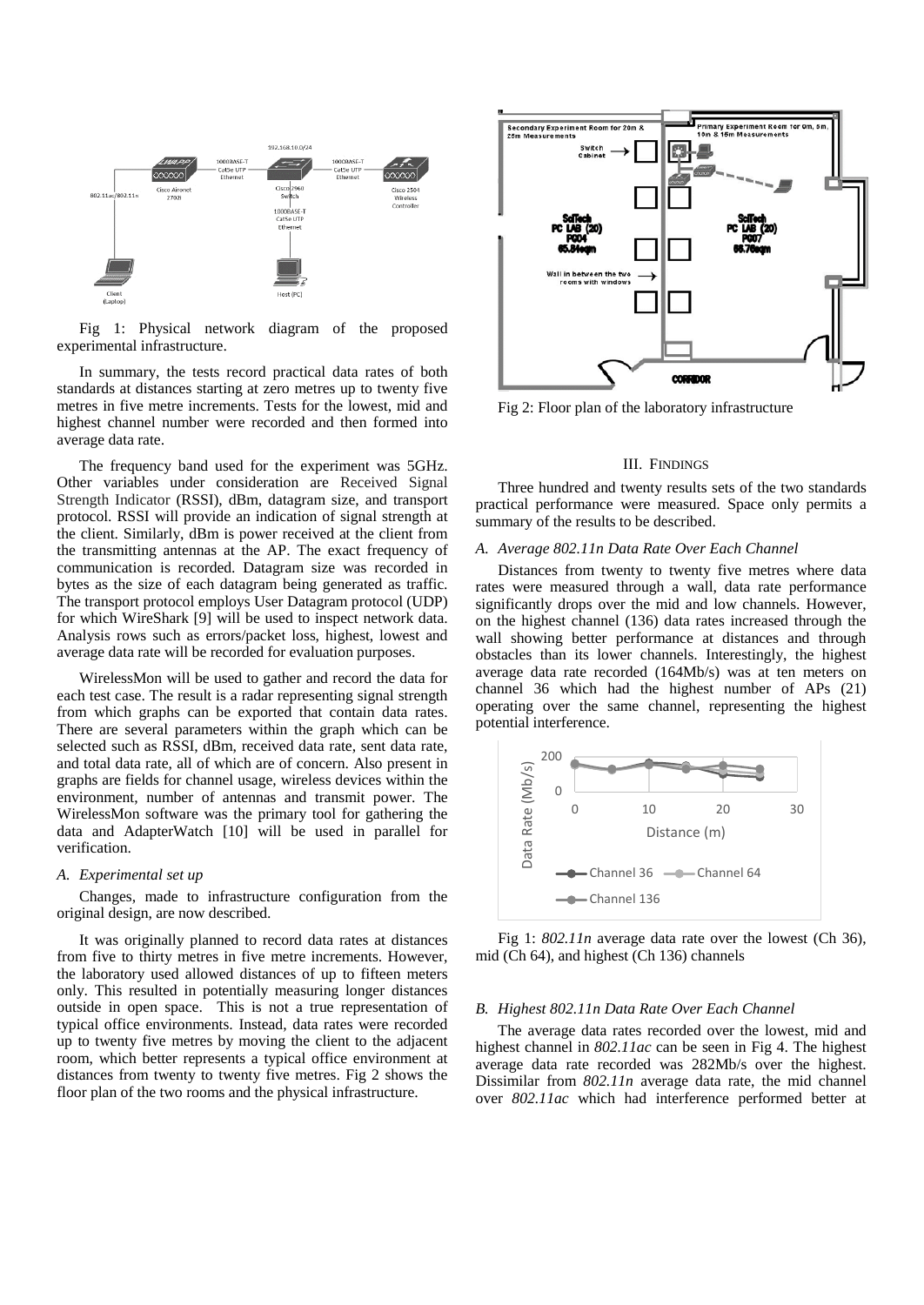longer distances than the highest channel which had no interference. Average data rates recorded over channel 64 appear rather inconsistent compared to channels 36 and 112 which may be due to interfering APs transmitting at the same time.



Fig 2: *802.11ac* average data rate over the lowest (Ch 36), mid (Ch 64), and highest (Ch 112) channels

# *C: Comparing 802.11n and 802.11ac Average Data Rates Over the Lowest Channel*

Fig 5 represents the comparison between *802.11n* and *802.11ac* average data rate over the mid channel. *802.11n* has an extremely similar trend to its lower channel average which can be seen in Fig 7. However, 802.11ac's average varies considerably with spikes of data rates increasing and decreasing at each distance. This could be down to interfering APs transmitting simultaneously over the mid channel as 16 APs were present in the wireless environment. 802.11ac recorded the highest data rate at 253Mb/s whereas 802.11n recorded 152Mb/s at zero and ten meters. Both highest data rates recorded were similar to the lower channel results in Fig 7. A continuous pattern which emerges is the decrease in data rate with 802.11ac over longer distances where 802.11n was only 18Mb/s less at the same distance.



Fig 3: A comparison of the average data rates recorded at the mid channel over both *802.11n* and *802.11ac*

# *C. Comparing 802.11n and 802.11ac Average Data Rates Over the Highest Channel*

A graph containing the comparison between 802.11n and 802.11ac's average data rate over the highest channel can be seen in Fig 6. 802.11n's performance doesn't show the same consistency shown in Fig 5. Instead, the data rate appears to fluctuate regardless of the distance or obstacles within the environment and shows the highest data rates recorded at further distances shown in in Fig 5. 802.11ac maintains inconsistency in performance beginning with a spike until data rates eventually decrease below 802.11n's data rates. 802.11ac managed to achieve 282Mb/s at ten meters whilst 802.11n achieved 161Mb/s at zero meters. Non-interference over the highest channel may be the reason why 802.11n managed to maintain data rates at the furthest distance and also why 802.11ac achieved its highest average.



Fig 4: A comparison of the average data rates recorded at the highest channel over both 802.11n and 802.11ac (Personal Collection)

# *D. Comparing Combined 802.11n and 802.11ac Average Data Rates Over All Channels*

With the average data rate of the lowest, mid, and highest channels over 802.11n and 802.11ac compared and analysed, Fig 7 presents a combined average data rate over all three of the channels. *IEEE 802.11n* retained its performance with the highest data rates recorded at zero and ten metres which then steadily decreased as the distance increased. *802.11ac* maintained its highest data rate at ten metres but then rapidly decreased to an average extremely close to 802.11n. The highest total average data rate was 264Mb/s for 802.11ac and 157Mb/s for 802.11n. The lowest however were nearly identical with 802.11ac recorded at 107Mb/s and 802.11n at 106Mb/s. This leads onto the conclusion that 802.11ac appears rather volatile to its surroundings with a huge impact on performance over further distances compared to 802.11n.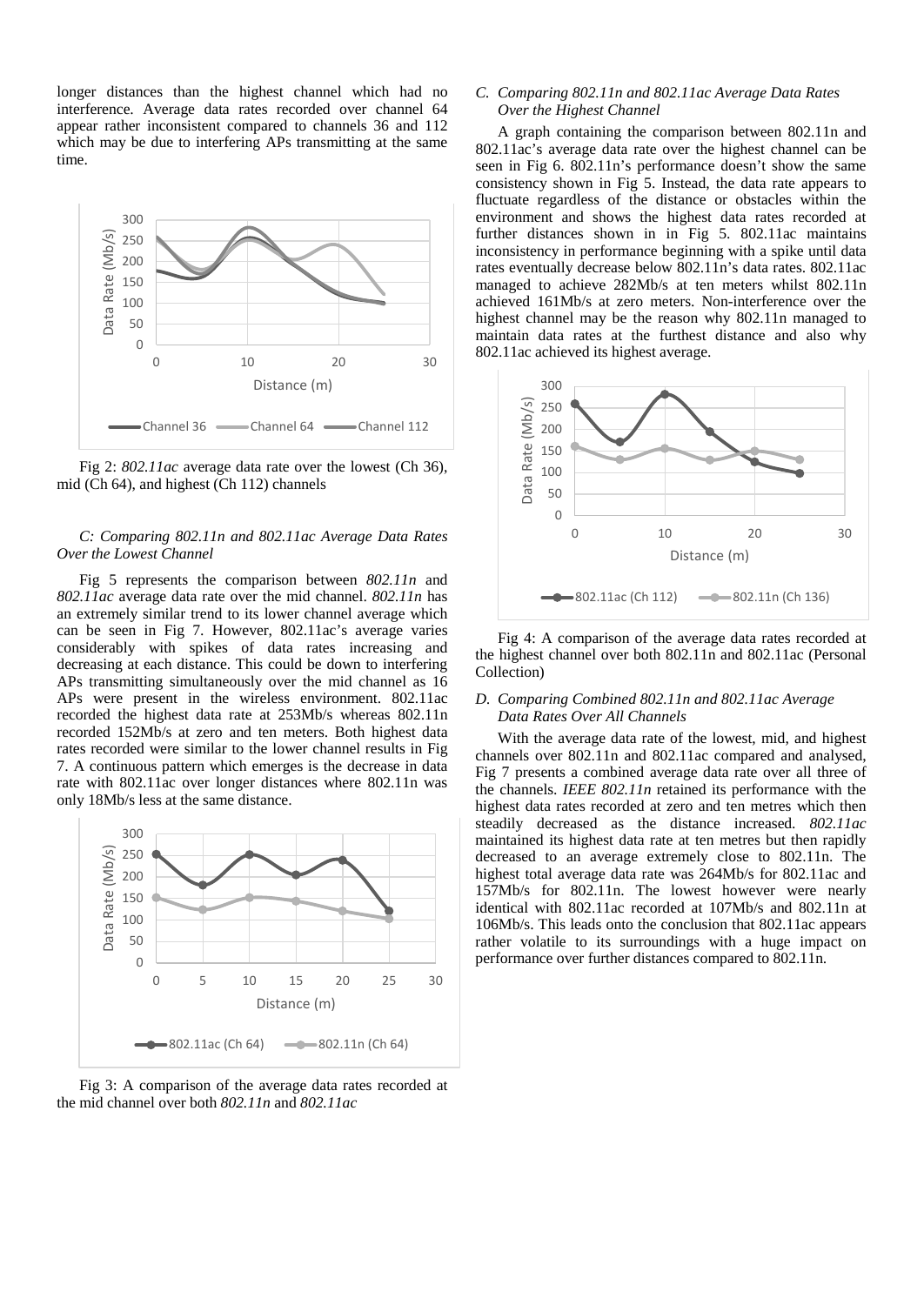

Fig 5: A comparison of the average data rates recorded over the lowest, mid, and highest channels combined for both 802.11n and *802.11ac* (Personal Collection)

# *E. Highest 802.11n and 802.11ac Data Rate Over All Channels For Each Distance*

Fig 8 shows the comparison *of 802.11n* and *802.11ac's* practical performance against their corresponding theoretical performance. Results in Fig 8 respectably support previous analysis within this chapter with evidence showing *802.11n's* consistency over 802.11ac. *802.11n* achieved on average 44.9% of its theoretical performance as opposed to *802.11ac's* practical average performance of 21.7% of its theoretical performance. This trend continued for the highest data rates recorded with *802.11n* achieving 84.4% of its theoretical performance compared to *802.11ac's* 47%. *802.11n* also accomplished better performance with the lowest data rates recorded at 8.8% whereas *802.11ac* provided an average of just 2.6%.



Fig 6: Comparison of 802.11n and 802.11ac practical performance against their theoretical performance.

## IV. SUMMARY

In terms of performance, *802.11n* outperformed *802.11ac* in relation to theoretical speeds. *802.11n* was also the closest to achieving its theoretical speed with 288Mb/s whereas *802.11ac* was far from its theoretical speed of 866.7Mb/s with 510Mb/s. However at closer distances, higher practical speeds were attained with *802.11ac* than *802.11n*. Data rates of *802.11ac* dropped significantly at further distances when compared to

*802.11n*. The fluctuation in performance of *802.11ac* could be due to the deployment of other APs within the R.F. environment. As *802.11ac* requires an 80MHz channel to achieve maximum performance, made up of two 40MHz channels, both channels have to be available in order to transmit maximum data rate over the 80MHz channel. APs within the environment may have been operating over one 40MHz channel instead. The limiting of 802.11ac to one 40 MHz channel had a significant impact on performance and is likely to be the explanation for the poor performance. However, as the experiment replicates a typical office environment, there are likely to be other APs operating in the wireless environment in practice, hence the scenario is realistic.

Packet loss was significantly higher over *802.11ac* than *802.11n* with the highest percentage of packet loss recorded at the nearest distance (0.097%). This could also support the theory of interference with *802.11ac* due to other *802.11n* APs within the environment. Furthermore, *802.11n* continued to present consistency with minimal packet loss at the closest distance (0.002%) which as expected, increased with distance.

Although *802.11ac* achieved some of the highest data rates recorded throughout the experiment, it rarely showed consistency, performing on average at 21.7% of its full potential. *802.11ac* also had significantly higher packet loss than *802.11n* with longer distances and obstacles having a serious impact on *802.ac* performance. On average, *802.11n* performed better that of *802.11ac,* achieving 44.9% of its full potential with a consistently lower error rate.

Both standards did not achieve their full potential when averaged. However, *802.11ac* was more volatile and susceptible to distance, obstacles and interference. It did not present a significant increase to performance over 802.11n within an office environment over distances. The *802.11ac* specification however, suggests otherwise.

#### V. CONCLUSIONS AND FURTHER WORK

The review showed that work by Dianu et al. [3] explored the performance of *802.11ac* in an indoor environment. Bejarano and Knightly [2] covered channelization and MIMO issues. Gauntlett [11] provided an insight to Modulation and Coding Scheme Values. Several software programs were evaluated to determine good test cases. Wireshark and WirelessMon were chosen for monitoring purposes. An office environment like experimental scenario was designed and used to collect data about the practical capability of *802.11ac*. It was found that there are a vast range of parameter settings configurable within the Cisco wireless controller. In order to carry out each test case in a feasible time, variables were chosen that optimised data rate. The laboratory used to carry out the experiment was limited in size to fifteen meters. It would have been better to perform the experiment in a laboratory of twenty five meters to avoid transmitting through the wall, which had a noticeable impact on data rate. Ideally, the project should have been repeated in an RF anechoic chamber.